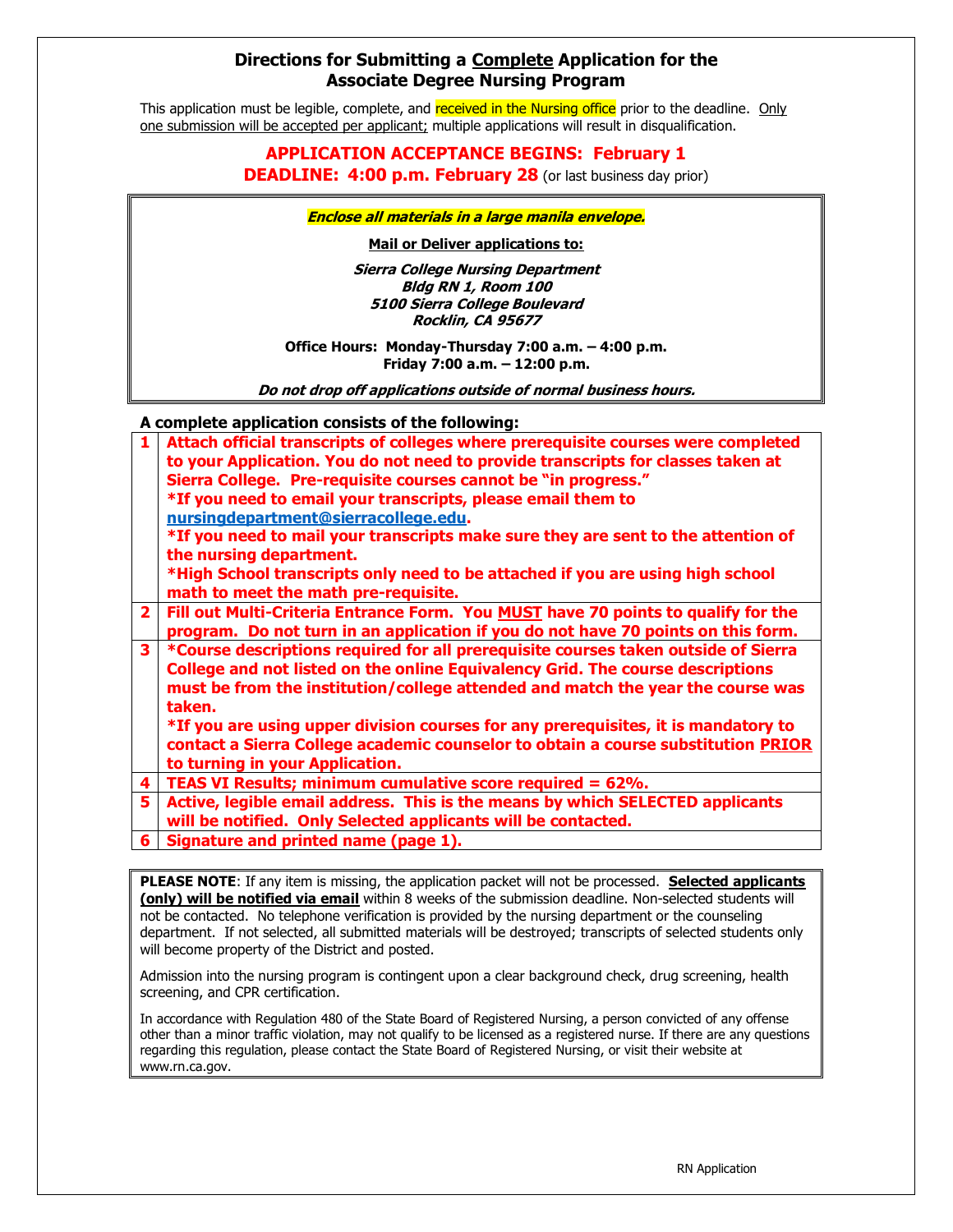| <b>Sierra College Registered Nursing Program Application</b>                                                                                                                                                                         |            |              |                       |  |
|--------------------------------------------------------------------------------------------------------------------------------------------------------------------------------------------------------------------------------------|------------|--------------|-----------------------|--|
| <b>Demographics</b> (Please Print)                                                                                                                                                                                                   |            |              |                       |  |
| Male<br>Female                                                                                                                                                                                                                       |            |              |                       |  |
| 1. Name                                                                                                                                                                                                                              |            |              |                       |  |
| Last                                                                                                                                                                                                                                 | First      |              | Middle                |  |
| 2. List maiden and all other names used and the state of the state of the state of the state of the state of the state of the state of the state of the state of the state of the state of the state of the state of the state       |            |              |                       |  |
| 3. Address <u>Number</u> and Street                                                                                                                                                                                                  |            |              |                       |  |
|                                                                                                                                                                                                                                      | City       | <b>State</b> | Zip                   |  |
|                                                                                                                                                                                                                                      |            |              |                       |  |
| 4.                                                                                                                                                                                                                                   |            |              |                       |  |
| 5.                                                                                                                                                                                                                                   |            |              |                       |  |
| <b>Contact Information</b>                                                                                                                                                                                                           |            |              |                       |  |
| 1. Home Telephone and the state of the state of the state of the state of the state of the state of the state of the state of the state of the state of the state of the state of the state of the state of the state of the s       |            |              |                       |  |
| Cell <u>superior and the contract of the contract of the contract of the contract of the contract of the contract of the contract of the contract of the contract of the contract of the contract of the contract of the contrac</u> |            |              |                       |  |
|                                                                                                                                                                                                                                      |            |              |                       |  |
| 3. All colleges attended where pre-requisites were completed, including Sierra College. (TRANSCRIPTS MUST BE<br>ATTACHED FOR ALL SCHOOL EXCEPT SIERRA COLLEGE).                                                                      |            |              |                       |  |
| <b>College</b>                                                                                                                                                                                                                       | City/State |              | <b>Dates Attended</b> |  |
|                                                                                                                                                                                                                                      |            |              |                       |  |
|                                                                                                                                                                                                                                      |            |              |                       |  |
|                                                                                                                                                                                                                                      |            |              |                       |  |
|                                                                                                                                                                                                                                      |            |              |                       |  |

**The following information is requested for compliance with Section 56110, Title V California Administrative** 

**Code reporting procedure and will be used for statistical purposes only. Please check applicable information.**

| Veteran                        |  |
|--------------------------------|--|
| American Indian/Alaskan Native |  |
| Asian/Pacific Islander         |  |
| Black/African                  |  |
| White/Caucasian                |  |
| Hispanic/Latino                |  |
| Other                          |  |

I certify that all information contained on this form is true and accurate. I understand that failure to disclose or falsify any documents will automatically and permanently disqualify my application and admission into the nursing program.

Applicant's Signature Date

**Continue to Page 2 of the application**